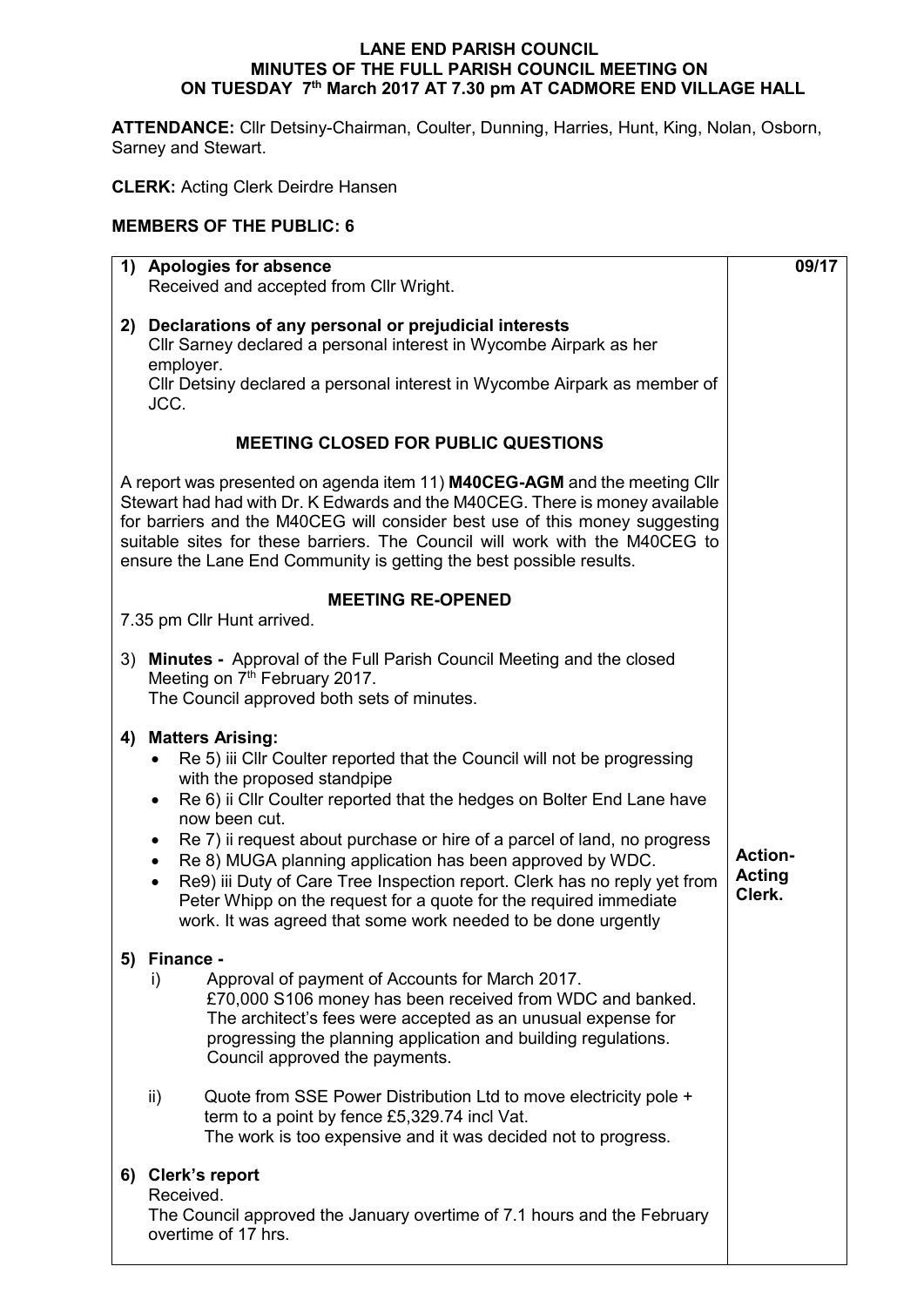| Invitations to Meetings, Correspondence & Reports received<br>7)                                                                                                                                                                                                                                                                                                                                                                        | 10/17                                 |
|-----------------------------------------------------------------------------------------------------------------------------------------------------------------------------------------------------------------------------------------------------------------------------------------------------------------------------------------------------------------------------------------------------------------------------------------|---------------------------------------|
| Correspondence:                                                                                                                                                                                                                                                                                                                                                                                                                         |                                       |
| i.<br>Request for an allotment.                                                                                                                                                                                                                                                                                                                                                                                                         | <b>Action-</b>                        |
| There is a waiting list for allotments.<br>Correspondence from Ashill re development at Springbank Road<br>ii.                                                                                                                                                                                                                                                                                                                          | <b>Acting Clerk</b>                   |
| planning application 16/06601 notifying the Council that they will be<br>working with Lea Valley Developments Ltd and Aldwyck Housing<br>group.<br>Noted.                                                                                                                                                                                                                                                                               |                                       |
| iii.<br>Request to support the planning application at the Yew Tree in Frieth<br>planning application 17/07715/FUL.                                                                                                                                                                                                                                                                                                                     |                                       |
| The Council had send a letter to each member of WDC Planning<br>Committee supporting the planning application. This seemed to have<br>assisted in having the application removed from the Committee's<br>agenda. The Council has received a letter of thanks for their support<br>from the owners of the Yew Tree.<br>PC Danny O'Driscoll offering to attend the 4 <sup>th</sup> April meeting to offer<br>iv.                          | <b>Action-</b>                        |
| advice on "unlawful encampments".<br>It was decided to accept the offer of a visit.                                                                                                                                                                                                                                                                                                                                                     | <b>Acting Clerk</b>                   |
| Lane End Playing fields (v)<br>8)                                                                                                                                                                                                                                                                                                                                                                                                       |                                       |
| a. MUGA update.                                                                                                                                                                                                                                                                                                                                                                                                                         |                                       |
| Cllr Coulter reported that following agreed variations and planning<br>restrictions increasing the cost of the project, work has now started.<br>The additional costs are less than the 2 $\frac{1}{2}$ % covered by the Financial<br>Regulations. Cllr Stewart was commended for his tremendous input,<br>his technical support and ongoing work. The project could not have<br>gone ahead without his efforts.<br>b. Clubhouse update |                                       |
| Construction is progressing, risks have been eliminated and the<br>available contingency can be used for a new floor. Cllr Stewart further<br>reported that he expects to move forward to completion without<br>problems.                                                                                                                                                                                                               |                                       |
| c. Proposed new body.                                                                                                                                                                                                                                                                                                                                                                                                                   | <b>Action-Cllr</b>                    |
| CIIr Coulter has contacted LEAG and LESA and will encourage them to<br>propose new Trustees. It is suggested to use the existing<br>organisations' Articles of Association and Memorandum for the new                                                                                                                                                                                                                                   | <b>Coulter</b><br><b>Action-</b>      |
| body.<br>A new lease will need to be agreed with the new body. Acting clerk to<br>contact the Council's solicitors.                                                                                                                                                                                                                                                                                                                     | <b>Acting Clerk</b>                   |
| 9) Wycombe Airpark                                                                                                                                                                                                                                                                                                                                                                                                                      |                                       |
| a. New Lease<br>The Chairman reported that Wycombe Airpark and WDC had signed a<br>new lease.                                                                                                                                                                                                                                                                                                                                           |                                       |
| Cllr Sarney, as CEO of Wycombe Airpark, explained about the noise<br>action plan and the planned activities at the Airpark. At the next                                                                                                                                                                                                                                                                                                 |                                       |
| meeting, she will report on GPS approach.<br>It is the intention that the Airpark remains a general aviation airfield.                                                                                                                                                                                                                                                                                                                  |                                       |
| 8.25pm Cllr Nolan arrived.                                                                                                                                                                                                                                                                                                                                                                                                              |                                       |
| 10) Mole and Pickett Charity                                                                                                                                                                                                                                                                                                                                                                                                            |                                       |
| Replacement trustees.<br>Τ.<br>It was agreed to send the letter as suggested by the Council's Solicitor<br>to Mrs. Harris 8 weeks before the Annual Parish Council meeting and<br>again 4 weeks before the Annual Parish Council meeting.                                                                                                                                                                                               | <b>Action-</b><br><b>Acting Clerk</b> |
| 11) M40CEG - AGM<br>Reported during the public session above.                                                                                                                                                                                                                                                                                                                                                                           |                                       |
| 12) Matters raised by Councillors                                                                                                                                                                                                                                                                                                                                                                                                       |                                       |
|                                                                                                                                                                                                                                                                                                                                                                                                                                         |                                       |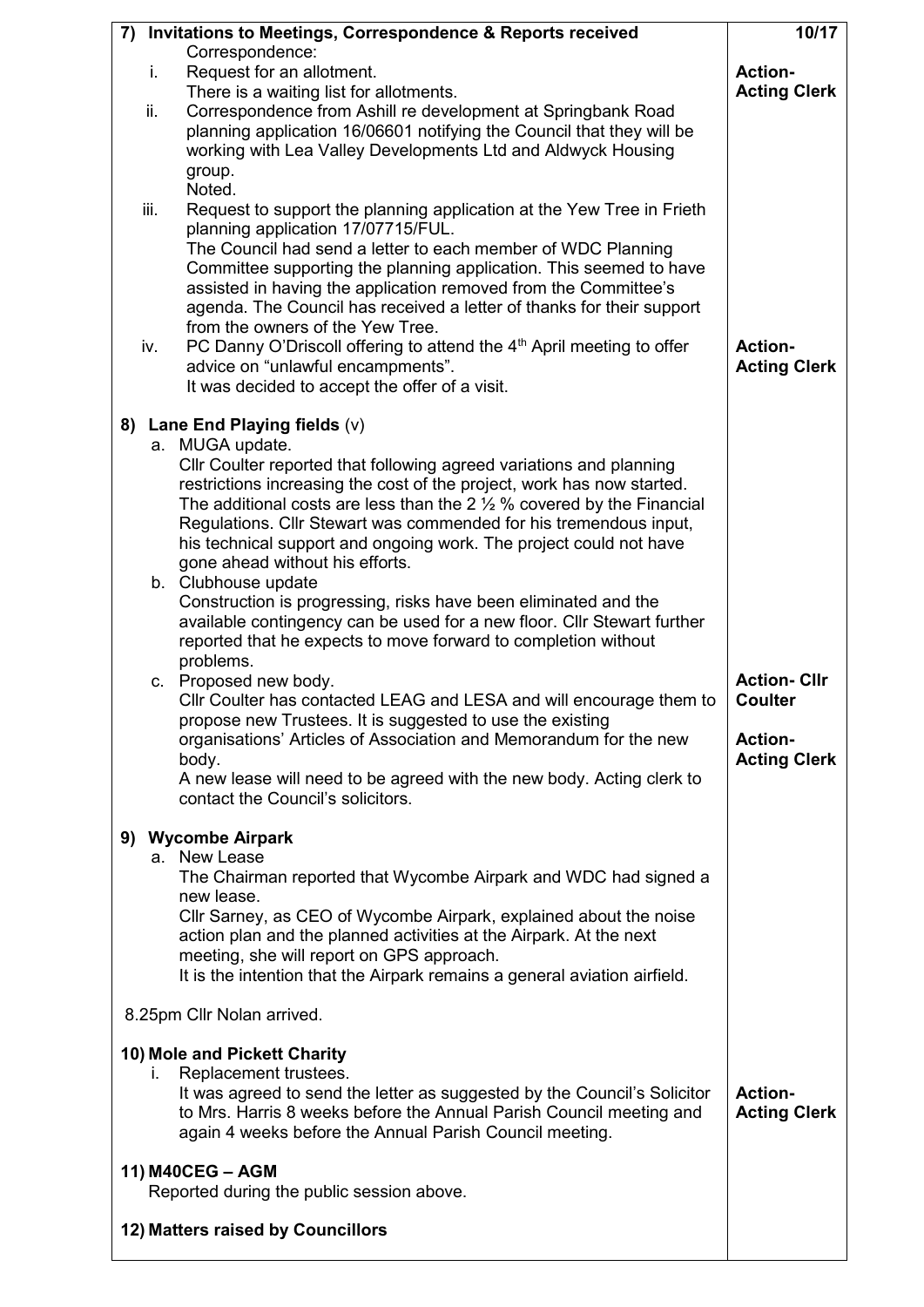| i.    |                           |                                                          | CIIr Harries mentioned his concern about the development of the         | 11/17               |
|-------|---------------------------|----------------------------------------------------------|-------------------------------------------------------------------------|---------------------|
|       |                           |                                                          | post office. This would mean a loss of village infrastructure which     |                     |
|       | would affect its growth.  |                                                          |                                                                         |                     |
| ii.   |                           |                                                          | Cllr Osborn had noted a new exposed drain near Londis along the         |                     |
|       |                           |                                                          | new footpath. It was decided to wait for the development to be          |                     |
|       |                           | completed before making enquiries.                       |                                                                         |                     |
| iii.  |                           | She had also noted that a gate by Oakwood Place onto the |                                                                         |                     |
|       |                           |                                                          | common had been removed. The Chairman and Clerk were already            |                     |
|       | aware of this.            |                                                          |                                                                         |                     |
| iv.   |                           |                                                          | CIIr Coulter asked for the remedial work on the football pitches to be  |                     |
|       |                           |                                                          | brought forward from next year to this year. The Council agreed to      |                     |
|       | this.                     |                                                          |                                                                         |                     |
| V.    |                           |                                                          | He had also noted a Deer Management Plan for Moorend Common.            |                     |
| vi.   |                           |                                                          | CIIr Sarney had observed that potholes had been filled very quickly.    |                     |
| vii.  |                           |                                                          | Cllr King reported that bus services had been reduced even further.     |                     |
|       |                           |                                                          | Unfortunately, the Clarion will be published with the incorrect         |                     |
|       | timetable, due to timing. |                                                          |                                                                         |                     |
| viii. |                           |                                                          | Cllr Nolan had reported on his attendance at the WDC meeting on         |                     |
|       |                           |                                                          | Modernising Local Government. The Chairman thanked him for              |                     |
|       | attending.                |                                                          |                                                                         |                     |
|       |                           |                                                          |                                                                         |                     |
|       |                           |                                                          | 13) Planning: To consider new applications and receive Wycombe District |                     |
|       | <b>Council</b>            |                                                          |                                                                         |                     |
|       |                           | <b>Decisions and Appeals</b>                             |                                                                         |                     |
|       |                           |                                                          |                                                                         |                     |
|       | <b>New Applications</b>   |                                                          |                                                                         |                     |
|       |                           |                                                          |                                                                         |                     |
|       | 17/05316/FUL              | 12 Oak Tree Drive,                                       | Householder application                                                 |                     |
|       |                           | Lane End                                                 | for construction of single                                              |                     |
|       |                           |                                                          | storey rear extension                                                   | <b>Action-</b>      |
|       |                           |                                                          | No objection.                                                           | <b>Acting Clerk</b> |
|       | 17/05223/FUL              | Chiltern View, Moor                                      | Householder application                                                 |                     |
|       |                           | Common                                                   | construction<br><b>of</b><br>for                                        |                     |
|       |                           |                                                          | detached timber-framed                                                  |                     |
|       |                           |                                                          | double garage to front.                                                 |                     |
|       |                           |                                                          | Objection,<br>garage                                                    |                     |
|       |                           |                                                          | overdevelopment in the                                                  |                     |
|       |                           |                                                          | AONB.                                                                   |                     |
|       | 17/05148/FUL              | Judlens, High street                                     | of<br>of<br>Change<br>use                                               |                     |
|       |                           | Lane End                                                 | existing<br>shop,                                                       |                     |
|       |                           |                                                          | construction of second                                                  |                     |
|       |                           |                                                          | floor extensions, 2x front                                              |                     |
|       |                           |                                                          | dormer windows<br>and                                                   |                     |
|       |                           |                                                          | associated<br>roof                                                      |                     |
|       |                           |                                                          | alterations<br>allow<br>to                                              |                     |
|       |                           |                                                          | conversion of existing                                                  |                     |
|       |                           |                                                          | unit<br>residential<br>to                                               |                     |
|       |                           |                                                          | provide 5x 1 bed flats                                                  |                     |
|       |                           |                                                          | replacement of existing                                                 |                     |
|       |                           |                                                          | garage with detached                                                    |                     |
|       |                           |                                                          | two storey building to                                                  |                     |
|       |                           |                                                          | provide 1x 1 bed flat and                                               |                     |
|       |                           |                                                          | ancillary works.                                                        |                     |
|       |                           |                                                          | Objection, but Planning                                                 |                     |
|       |                           |                                                          | Committee to consider                                                   |                     |
|       |                           |                                                          | this<br>application<br>and                                              |                     |
|       |                           |                                                          | consult with residents.                                                 |                     |
|       | 17/05339/FUL              | Harecramp                                                | Householder application                                                 |                     |
|       |                           | Farmhouse,                                               | for erection of single                                                  |                     |
|       |                           | <b>Chequers</b><br>Lane,                                 | storey rear extension.                                                  |                     |
|       |                           | Cadmore End                                              | No objection.                                                           |                     |
|       | 17/05455/FUL              | 38 New Road, Lane                                        | Householder application                                                 |                     |
|       |                           | End                                                      | for demolition of existing                                              |                     |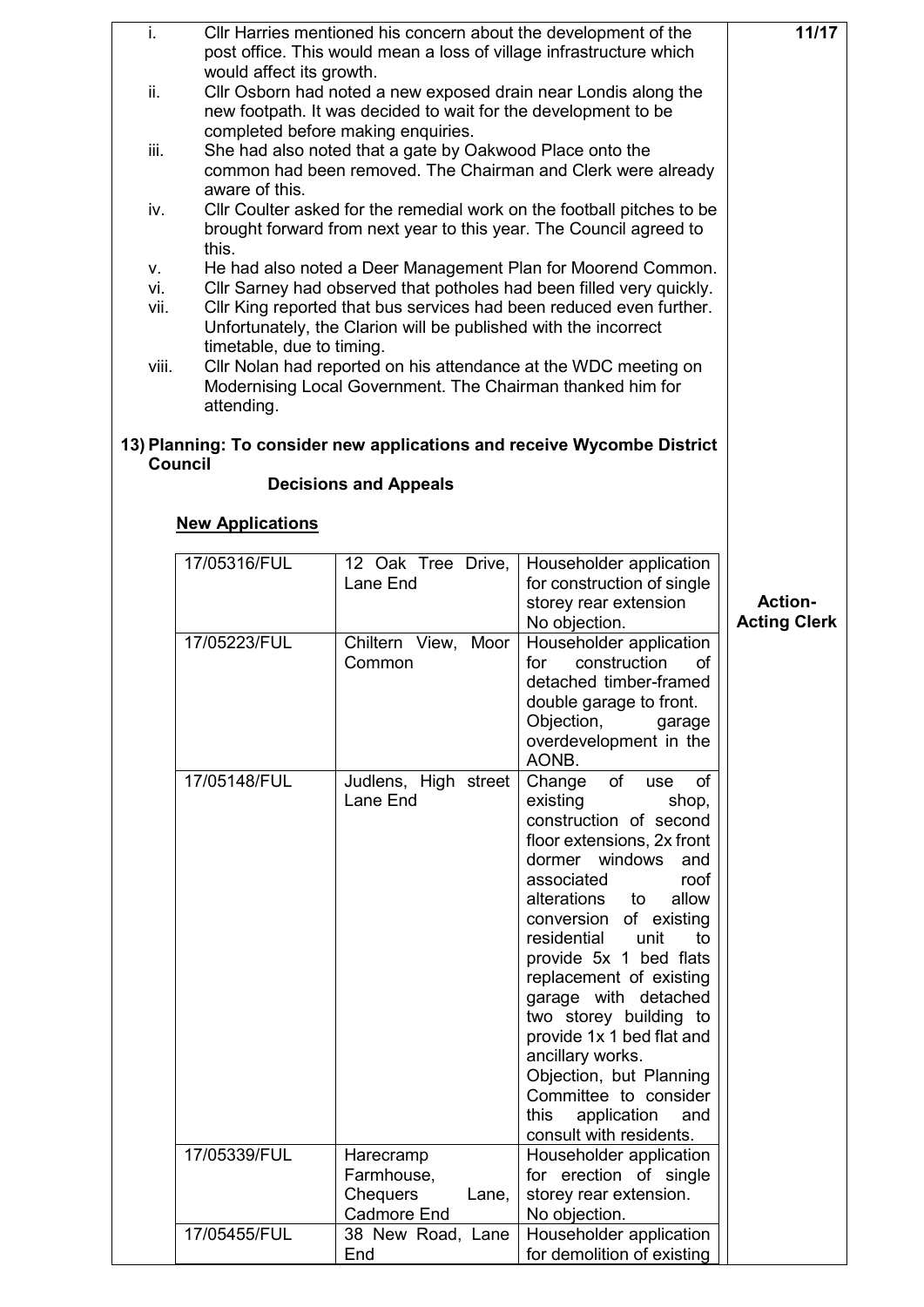|                       |                                                            | ground floor extension<br>construction<br>and<br>οf<br>replacement two storey<br>extension,<br>side<br>front<br>porch, remove existing<br>hedge and replace with<br>a close boarded fence<br>and replace and enlarge<br>existing gravel drive with<br>block paving.<br>Any decision? | 12/17 |
|-----------------------|------------------------------------------------------------|--------------------------------------------------------------------------------------------------------------------------------------------------------------------------------------------------------------------------------------------------------------------------------------|-------|
| 17/05456/FUL          | <b>Bank</b><br>Cottage,<br><b>Handleton Common</b>         | Householder application<br>for construction of single<br>storey side extension<br>hard<br>and<br>concrete<br>standing for wooden<br>shed.<br>No objection.                                                                                                                           |       |
| 17/05449/FUL          | The Cottage, Wheeler<br>End Common                         | Householder application<br>construction<br>of<br>for<br>smooth cream-coloured<br>render to external wall of<br>house to exclude the<br>original brick and flint<br>sections of the property.<br>No objection.                                                                        |       |
|                       | <b>Wycombe District Council planning decisions</b>         |                                                                                                                                                                                                                                                                                      |       |
| 16/08411/FUL Decision | <b>Application Permitted</b>                               |                                                                                                                                                                                                                                                                                      |       |
|                       | Kew Cottage Finings Road Lane End Buckinghamshire HP14 3EY |                                                                                                                                                                                                                                                                                      |       |

Householder application for construction of detached single storey log cabin

## **16/08110/FUL** *Decision* Application Permitted

Dairy Farm Wheeler End Common Wheeler End Buckinghamshire HP14 3NJ

Erection of stable building and machinery store

# **16/07869/FUL** *Decision* Application Permitted

Lane End Playing Fields The Row Lane End Buckinghamshire

Installation of an artificial grass area as a multi-use games area (MUGA) with a 3M

high fenced enclosure and 6 x 6.7M high flood lights to replace existing tennis

courts and play area of Lane End Playing Fields.

## **17/05009/MIN** *Decision* Application Permitted

OS Parcel 2146 Lane End Footpath 10 Lane End Buckinghamshire

Proposed non-material amendment to permission for Erection of single storey

detached 1-bed barn style agricultural workers dwelling/hospitality accommodation in connection with existing agricultural enterprises & shoots at Bolter End Farm

accessed via existing track from Finings Road granted under 15/05044/FUL